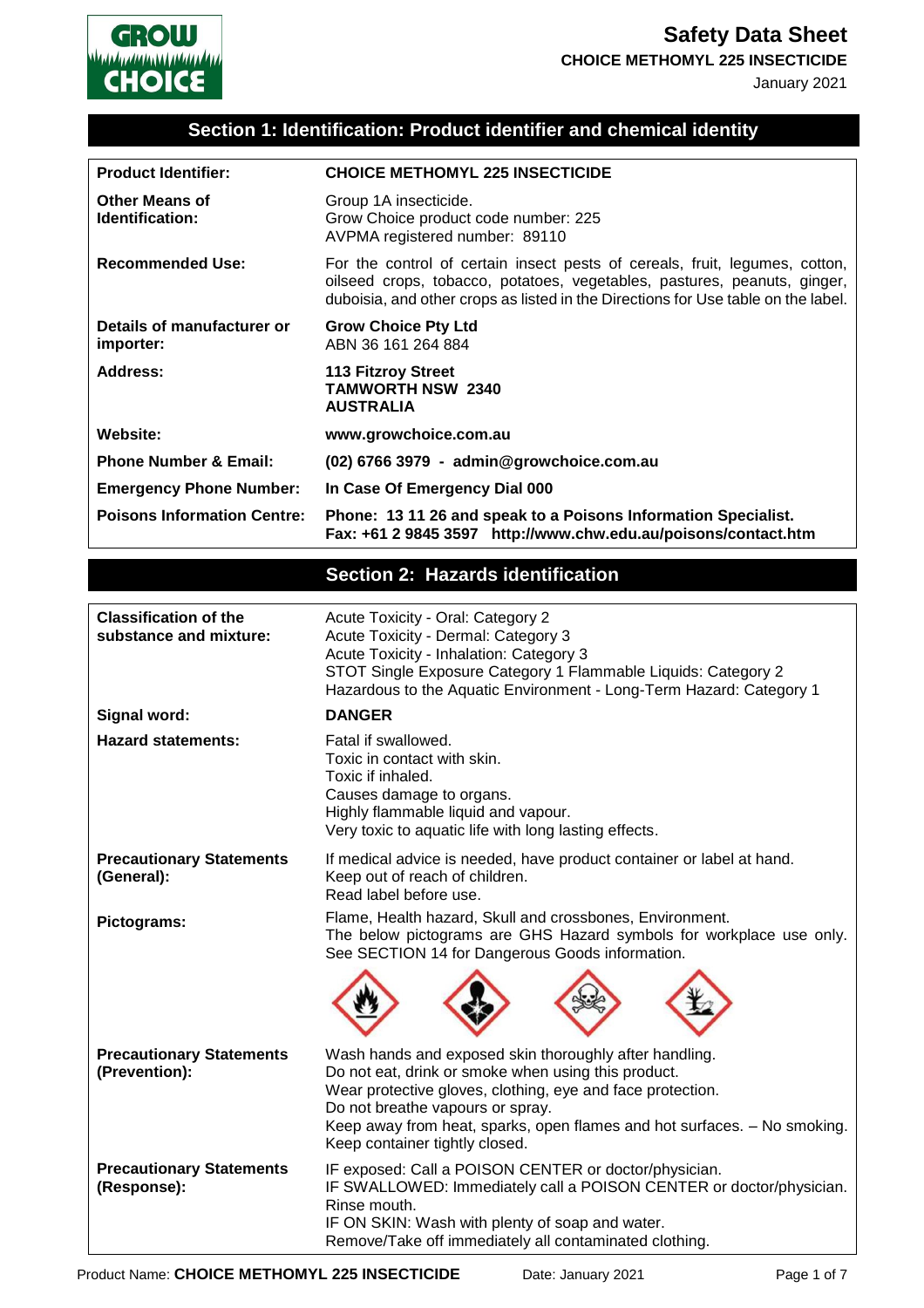| <b>Precautionary Statements</b><br>(Response) (cont): | Wash contaminated clothing before reuse.<br>IF INHALED: Remove victim to fresh air and keep at rest in a position<br>comfortable for breathing.<br>Call a POISON CENTER or doctor/physician.<br>IF ON SKIN (or hair): Remove/Take off immediately all contaminated |
|-------------------------------------------------------|--------------------------------------------------------------------------------------------------------------------------------------------------------------------------------------------------------------------------------------------------------------------|
|                                                       | clothing. Rinse skin with water/shower.                                                                                                                                                                                                                            |
| <b>Other Information:</b>                             | Poisons Schedule S7 DANGEROUS POISON                                                                                                                                                                                                                               |

### **Section 3: Composition and information on ingredients**

| <b>Chemical Nature</b><br>Liquid |               |                   |
|----------------------------------|---------------|-------------------|
| <b>Hazardous ingredients</b>     |               |                   |
| <b>Chemical Identity</b>         | <b>CAS No</b> | <b>Proportion</b> |
| Methomyl                         | 16752-77-5    | 225 g/L           |
| Methanol                         | 67-56-1       | 593 g/L           |
| Water and minor components       | N/A           | 10-30 %           |

### **Section 4: First aid measures**

**In Case Of Emergency Dial 000 and/or Poisons Information Centre: Phone: 13 11 26 and speak to a Poisons Information Specialist. Take this SDS and or DFU/Label with you or when calling the Poisons Information Centre. General Advice: If Inhaled:**  Remove affected person to fresh air until recovered. If symptoms develop or persist, seek medical advice immediately. **Skin Contact:**  Wash affected areas thoroughly with soap and water. Remove contaminated clothing and launder before re-use. All contaminated leather items should be discarded. Seek medical advice, but only after the exposed skin has been thoroughly washed. **Eye Contact:** If in eyes, hold eyelids open and wash with copious amounts of water for at least 15 minutes. Seek medical advice immediately. **Ingestion:** Rinse mouth thoroughly with water. Seek medical advice immediately. Note to Physician: An anticholinesterase compound. General supportive treatment: Artificial respiration (via a tracheal tube) should be started at the first sign of respiratory failure and maintained for as long as necessary. Atropine: Atropine should be given, beginning with 1.2 - 2mg iv repeated at 10 to 30 minute intervals. The dose and the frequency of atropine treatment varies from case to case, but should maintain the patient fully atropinized (dilated pupils, dry mouth, skin flushing, etc.). Oxime reactivations: Although it might be suspected that oxime cholinesterase reactivators would be as helpful in carbamate poisoning as they are in organophosphorous poisoning, this is not the case. There is experimental evidence that the pyridinium oxime 2-PAM is not effective in carbamate poisoning and there is some evidence that it makes poisoning by certain carbamates, including carbaryl, worse. Diazepam: Diazepam should be included in the therapy of all but the mildest cases. Besides relieving anxiety it appears to counteract some aspects of CNS-derived symptoms that are not affected by atropine. Doses of 10mg sc or iv are appropriate and may be repeated as required. Other centrally acting drugs and drugs that may depress respiration are not usually recommended in the absence of artificial respiration procedures.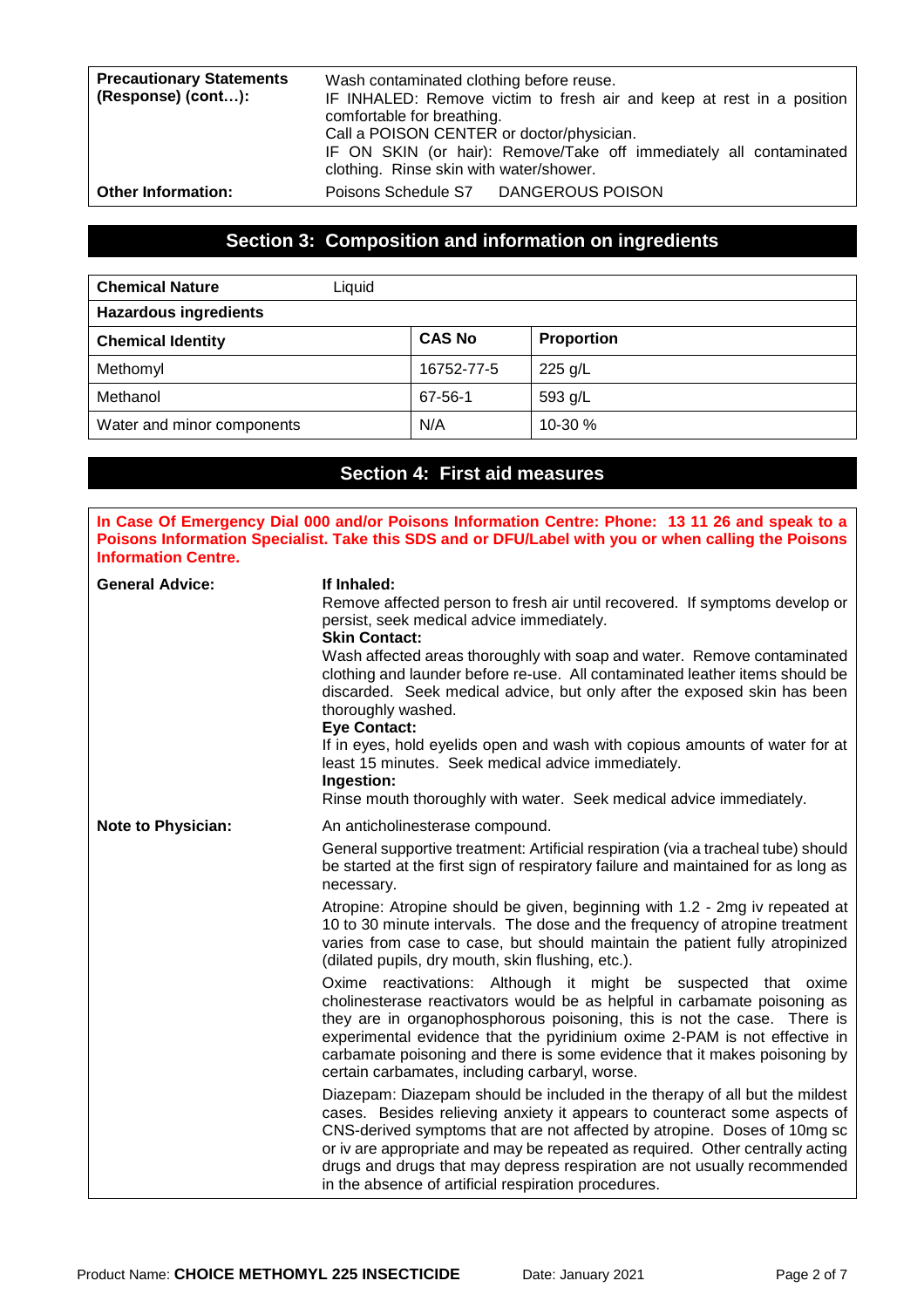# **Section 5: Fire fighting measures**

| <b>Suitable Extinguishing</b><br><b>Equipment:</b>                                  | Water fog, foam, carbon dioxide or dry chemical.<br>Avoid using large volumes of water which would spread the product. |
|-------------------------------------------------------------------------------------|------------------------------------------------------------------------------------------------------------------------|
| <b>Hazards from Combustion:</b>                                                     | If involved in a fire, it will emit oxides of carbon, oxides of nitrogen and possibly<br>oxides of sulphur.            |
| <b>Special Protective</b><br><b>Equipment and Precautions</b><br>for Fire Fighters: | Breathable air apparatus should be worn when fighting a fire in which this<br>product is involved.                     |
| <b>Hazchem Code:</b>                                                                | 2WE<br>Classified as hazardous.                                                                                        |
| <b>Further Information:</b>                                                         | STOP FIRE WATER FROM ENTERING DRAINS OR WATER BODIES.                                                                  |

# **Section 6: Accidental release measures**

| Spills & disposal:                       | Shut off all possible sources of ignition.<br>Keep upwind.<br>Contain spill and absorb with clay, sand, soil or proprietary absorbent (such<br>as vermiculite).<br>Collect spilled material and waste in sealable open-top type containers for<br>disposal.                                                                                                                                         |
|------------------------------------------|-----------------------------------------------------------------------------------------------------------------------------------------------------------------------------------------------------------------------------------------------------------------------------------------------------------------------------------------------------------------------------------------------------|
| <b>Personal precautions:</b>             | For appropriate personal protective equipment (PPE), refer Section 8.                                                                                                                                                                                                                                                                                                                               |
| <b>Environmental precautions:</b>        | Prevent from entering drains, waterways or sewers                                                                                                                                                                                                                                                                                                                                                   |
| Methods for cleaning up or<br>taking up: | If large liquid spills occur, attempt to recover as much spilt material from<br>sumps and bunded areas, as possible, before absorbing remaining material<br>into vermiculite or other absorbent. To clean and neutralise spill area, tools<br>and equipment, wash with a bleach or caustic/soda ash solution. Absorb as<br>above any excess liquid and add to the drums of waste already collected. |

# **Section 7: Handling and storage**

| <b>Conditions for safe storage,</b><br>including incompatibilities: | Store in an area suitable for flammables.<br>Store in the closed, original container in a cool, well ventilated area.<br>Do not store for prolonged periods in direct sunlight.<br>Store in a well ventilated place away from ignition sources. Store in a locked<br>enclosure.<br>Keep container tightly sealed and do not store with seed, fertilisers or<br>foodstuffs. |  |
|---------------------------------------------------------------------|----------------------------------------------------------------------------------------------------------------------------------------------------------------------------------------------------------------------------------------------------------------------------------------------------------------------------------------------------------------------------|--|
| <b>Other information:</b>                                           | Always read the label and any attached leaflet before use                                                                                                                                                                                                                                                                                                                  |  |

### **Section 8: Exposure controls and personal protection**

| <b>Occupational exposure limit values:</b> |                                                                                                 |             |     |       |                                                                                                                                                          |
|--------------------------------------------|-------------------------------------------------------------------------------------------------|-------------|-----|-------|----------------------------------------------------------------------------------------------------------------------------------------------------------|
|                                            | <b>Name</b>                                                                                     | <b>STEL</b> |     | TWA   |                                                                                                                                                          |
|                                            |                                                                                                 | mg/m3       | ppm | mg/m3 | ppm                                                                                                                                                      |
|                                            | Methanol                                                                                        | 328         | 250 | 262   | 200                                                                                                                                                      |
|                                            | Methomyl                                                                                        |             |     | 2.5   |                                                                                                                                                          |
| Other exposure information:                | NOHSC has set the following exposure standard for methanol: TLV (TWA)<br>262 mg/m3, STEL -, SK. |             |     |       |                                                                                                                                                          |
|                                            |                                                                                                 |             |     |       | 'SK' notice - absorption through the skin may be a significant source of<br>exposure. The exposure standard is invalidated if such contact should occur. |
| Appropriate engineering<br>controls:       | Use with local exhaust ventilation or while wearing appropriate respirator.                     |             |     |       |                                                                                                                                                          |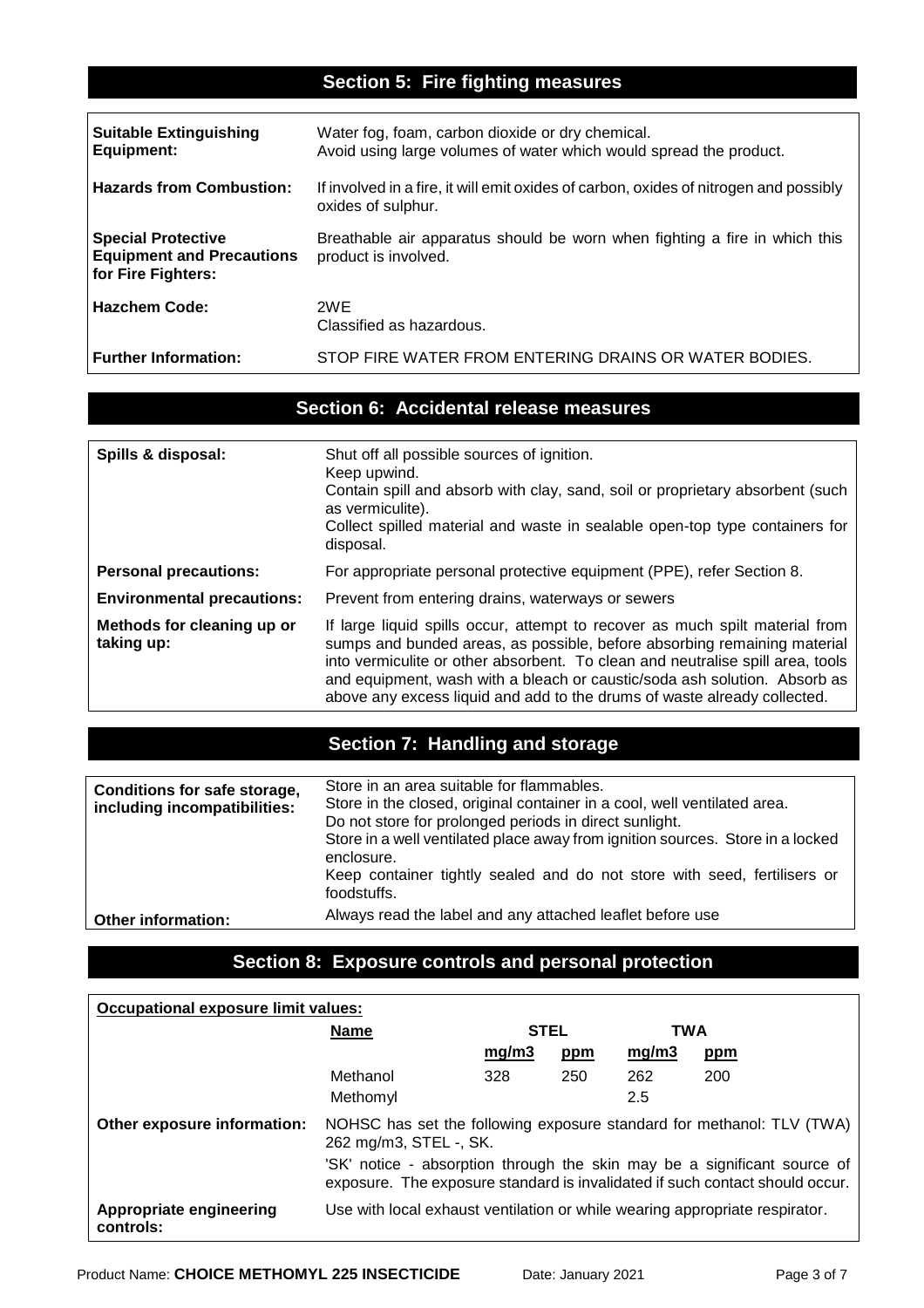| <b>Personal protective</b><br>equipment:            | When opening the container, preparing spray and using the prepared spray<br>wear cotton overalls buttoned to the neck and wrist (or equivalent clothing)<br>and a washable hat, elbow-length PVC gloves, goggles, impervious footwear<br>and half piece respirator with combined dust and gas cartridge (canister). If<br>clothing becomes contaminated with product or wet with spray, remove<br>clothing immediately. |
|-----------------------------------------------------|-------------------------------------------------------------------------------------------------------------------------------------------------------------------------------------------------------------------------------------------------------------------------------------------------------------------------------------------------------------------------------------------------------------------------|
| <b>Re-entry Period:</b>                             | Do not allow entry into treated areas for 24 hours after treatment. When prior<br>entry is necessary, wear all protective clothing and chemical resistant gloves.                                                                                                                                                                                                                                                       |
| <b>Hygiene measures:</b>                            | After use and before eating, drinking or smoking, wash hands, arms and face<br>thoroughly with soap and water.<br>After each day's use, wash contaminated clothing and safety equipment.                                                                                                                                                                                                                                |
| <b>Requirements concerning</b><br>special training: | Check State or Territory regulations that require people who use pesticides<br>in their job or business to have training in the application of the materials.                                                                                                                                                                                                                                                           |

# **Section 9: Physical and chemical properties**

| Appearance:                                                   | <b>Blue Liquid</b>                    | Volatile Components: ~52%           |                                           |
|---------------------------------------------------------------|---------------------------------------|-------------------------------------|-------------------------------------------|
| Odour:                                                        | Sulfur-like odour                     | <b>Flammable Limits</b><br>- Lower: | 6.7% by volume                            |
| pH:                                                           | 7 - 7.5 (undiluted)                   | <b>Flammable Limits</b><br>- Upper: | 36.5% by volume                           |
| <b>Flammability:</b>                                          | <b>Highly Flammable</b>               | <b>Specific Gravity:</b>            | 0.90                                      |
| <b>Flash Point:</b>                                           | $21^{\circ}$ C                        | <b>Vapour Pressure:</b>             | 0.72 mPa (25°C methomyl)                  |
| <b>Auto-Ignition</b><br>Temperature:                          | $470^{\circ}$ C                       |                                     | 16.96 kPa (25°C methanol)                 |
| <b>Partitioning coefficient</b><br>n-octanol/water (log Pow): | is 0.093 for<br>Kow Log P<br>methomyl | <b>Solubility in water:</b>         | Solubility of methomyl is<br>58g/l @ 25°C |

# **Section 10: Stability and reactivity**

| <b>Chemical Stability:</b>  | Stable under normal conditions.                                                              |
|-----------------------------|----------------------------------------------------------------------------------------------|
| <b>Substances to avoid:</b> | Avoid contact of the concentrate with strong alkalis and alkaline materials<br>such as lime. |
| Hazardous polymerisation:   | Hazardous polymerisation is not possible.                                                    |

# **Section 11: Toxicological information**

| <b>Toxicology Information:</b>      | No harmful effects are expected if the precautions on the label and this MSDS<br>are followed.                                                                                                     |
|-------------------------------------|----------------------------------------------------------------------------------------------------------------------------------------------------------------------------------------------------|
| <b>Acute Toxicity - Oral</b>        | LD50 (rat) 30 mg/kg for methomyl                                                                                                                                                                   |
|                                     | For methanol, toxicity values vary widely in the literature, but values are<br>always much higher than methomyl. The toxicity of this product is almost<br>entirely due to the methomyl component. |
| <b>Acute Toxicity - Dermal:</b>     | LD50 (rabbit) > 2000 mg/kg for methomyl.                                                                                                                                                           |
| <b>Acute Toxicity - Inhalation:</b> | LC50 (rat) (4hr) 0.3 mg/l for methomyl aerosol.                                                                                                                                                    |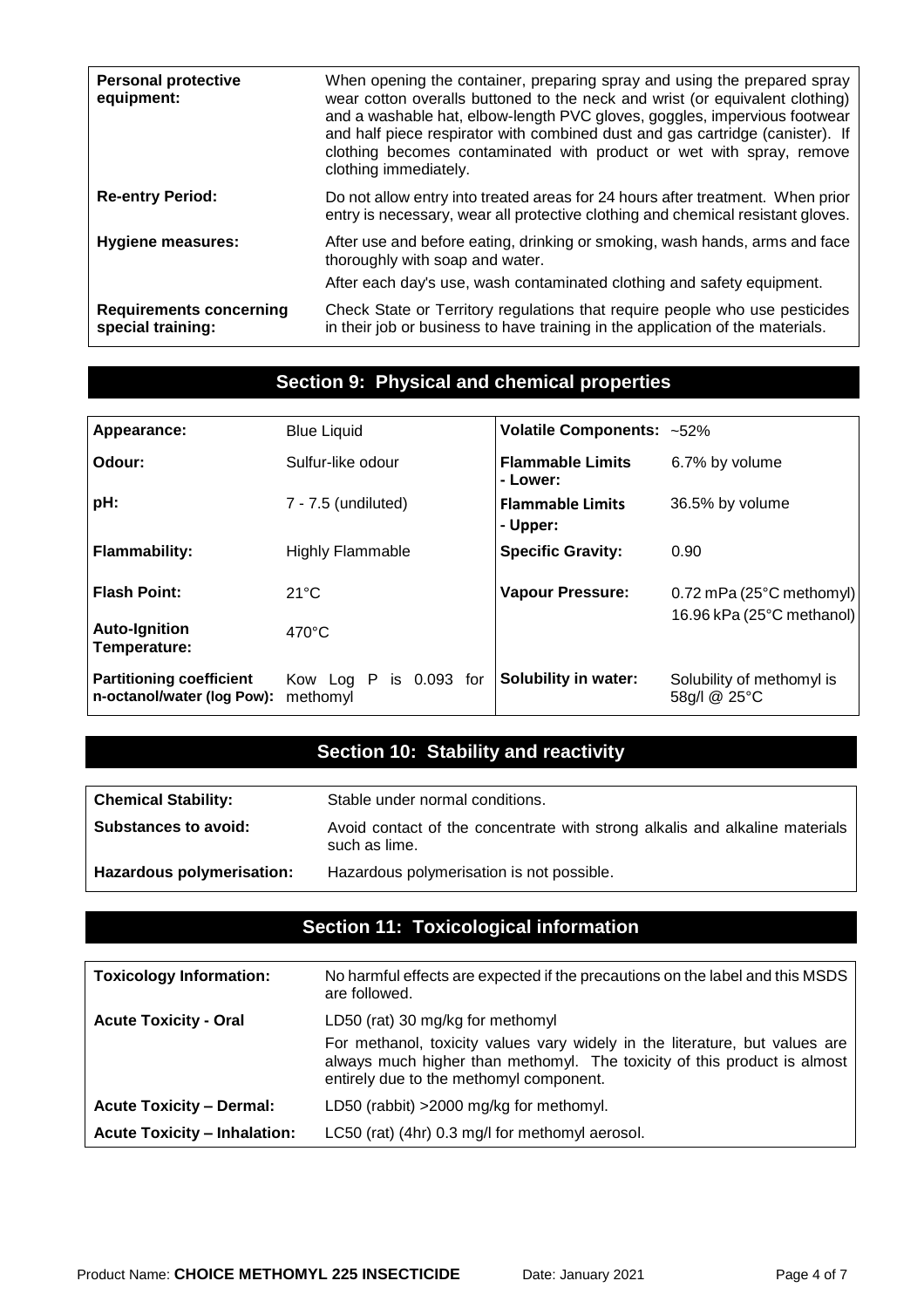| Ingestion:                        | The following symptoms, listed in approximate order of appearance, begin<br>within 30-60 minutes and are at a maximum in 2-8 hours:                                                                                                                                                                                                                                                                                                        |
|-----------------------------------|--------------------------------------------------------------------------------------------------------------------------------------------------------------------------------------------------------------------------------------------------------------------------------------------------------------------------------------------------------------------------------------------------------------------------------------------|
|                                   | Mild - Anorexia, headache, dizziness, weakness, anxiety, sub-sternal<br>discomfort, tremors of the tongue and eyelids, contraction of the pupil and<br>impairment of visual acuity.                                                                                                                                                                                                                                                        |
|                                   | Moderate - Nausea, salivation, tearing, abdominal cramps, vomiting,<br>sweating, slow pulse and muscular fasciculations.                                                                                                                                                                                                                                                                                                                   |
|                                   | Severe - Diarrhea, pinpoint and non reactive pupils, respiratory difficulty,<br>pulmonary oedema, cyanosis, loss of sphincter control, convulsions, coma<br>and heart block. Hyperglycemia and possible acute pancreatitis have<br>occurred.                                                                                                                                                                                               |
| Inhalation:                       | May cause irritation to mucous membranes and respiratory tract.<br>Breathing vapour can result in headaches, dizziness and possible nausea.<br>Breathing in high concentrations of vapour can produce central nervous<br>system depression, which can lead to loss of coordination, impaired<br>judgement and if exposure is prolonged, unconsciousness.<br>Inhalation of sprays or mists may result in effects described under ingestion. |
| Skin:                             | Prolonged contact of the concentrate with skin will result in absorption of<br>some methomyl and methanol which can be harmful.<br>Symptoms of over exposure may be similar to those described for ingestion.<br>Prolonged contact with the concentrate can cause defatting of the skin and<br>may result in dermatitis.                                                                                                                   |
| Eye:                              | Will irritate the eyes. May cause pupil constriction.                                                                                                                                                                                                                                                                                                                                                                                      |
| Carcinogenicity:                  | The weight of the evidence is that methomyl is not carcinogenic.                                                                                                                                                                                                                                                                                                                                                                           |
| <b>Reproductive Toxicity:</b>     | Data indicates no reproductive effects.                                                                                                                                                                                                                                                                                                                                                                                                    |
| <b>Chronic Effects:</b>           | Regular exposure may result in lowering of cholinesterase activity which will<br>recover within a few days after exposure ceases.<br>Repeated or prolonged exposure to high doses of methanol alone may have<br>serious irreversible effects such as blindness.<br>This effect is not relevant with this product, as ingestion of significant<br>quantities would result in death due to the toxicity of methomyl.                         |
| Serious eye<br>damage/irritation: | The product is an eye irritant.                                                                                                                                                                                                                                                                                                                                                                                                            |
| <b>Mutagenicity:</b>              | The weight of evidence indicates that methomyl does not present a<br>mutagenic risk.                                                                                                                                                                                                                                                                                                                                                       |
| <b>Skin corrosion/irritation:</b> | The product is a skin irritant.                                                                                                                                                                                                                                                                                                                                                                                                            |
| <b>Other information:</b>         | The Australian Acceptable Daily Intake (ADI) for methomyl for a human is<br>0.01 mg/kg/day, set for the public for daily, lifetime exposure. This is based<br>on the NOEL of 1.25 mg/kg/day, the level determined to show no effects<br>during long term exposure for the most sensitive indicators and the most<br>sensitive species. (Ref: Comm. Dept. of Health and Ageing, Office of<br>Chemical Safety, 'ADI List', June 2014).       |

# **Section 12: Ecological information**

| <b>Other Precautions:</b>        | Do not spray on vegetation where honeybees are foraging.<br>Do not contaminate dams, waterways or sewers with this product or the<br>containers which have held this product. |
|----------------------------------|-------------------------------------------------------------------------------------------------------------------------------------------------------------------------------|
| <b>Environmental Protection:</b> | Marine pollutant.<br>Spray drift can cause damage, read the label for more information.                                                                                       |
| <b>Acute Toxicity - Fish:</b>    | The following is data for the active ingredient, methomyl.<br>LC50 (96hr) for rainbow trout is 3.4 mg/l.<br>LC50 (96hr) for bluegill sunfish is 0.9 mg/l.                     |
| <b>Acute Toxicity - Daphnia:</b> | LC50 (48hr) for daphnia is 0.032 mg/l for methomyl.                                                                                                                           |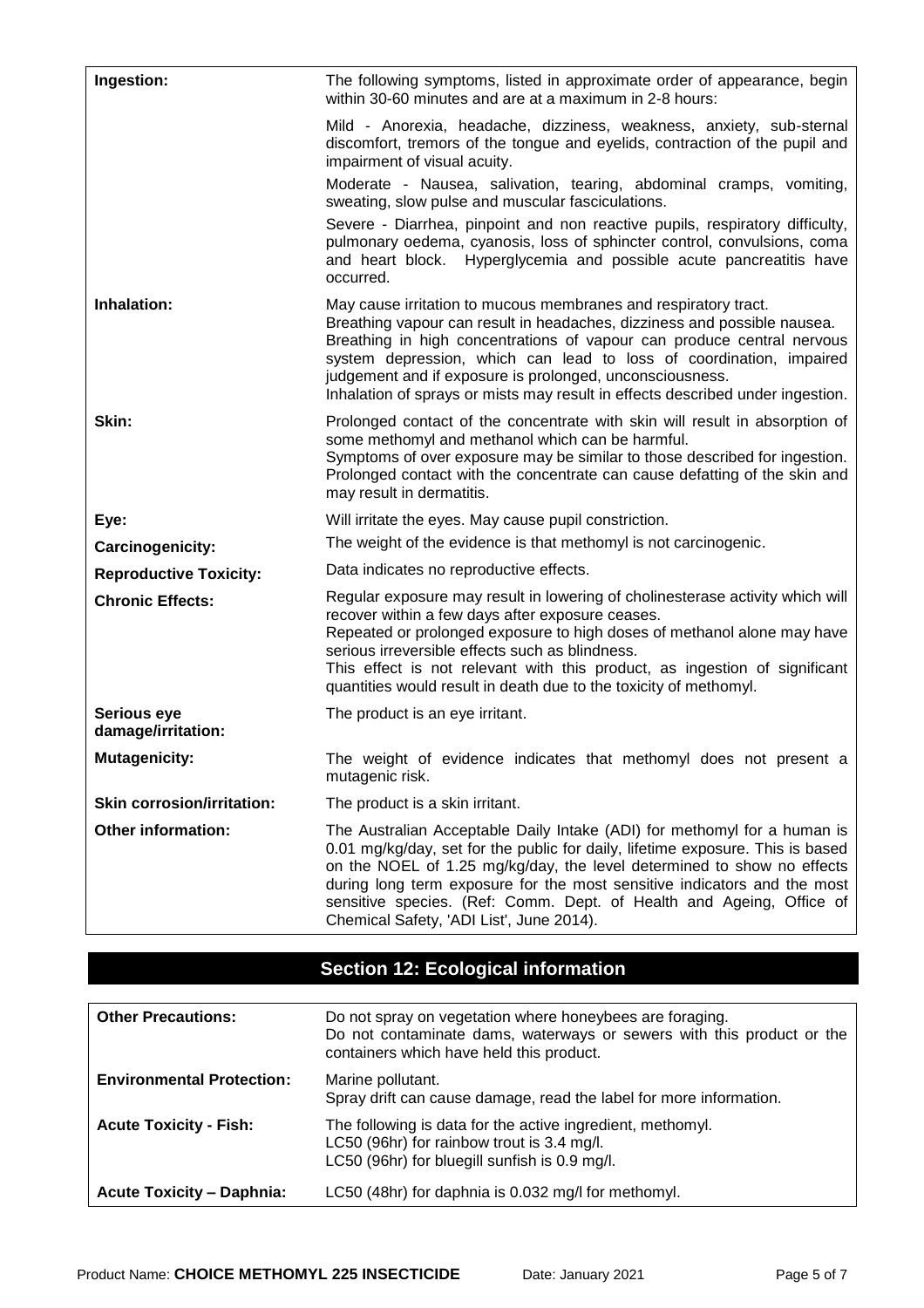The following data is for the active ingredient, methomyl. Bees: Toxic to bees. LD50 0.1 µg/bee. Birds: Toxic to birds. LD50 for mallard ducks is 15.9 mg/kg.

|                               | oconon 19. Disposal considerations                                                                                                                                                                                                                                                                                                                         |
|-------------------------------|------------------------------------------------------------------------------------------------------------------------------------------------------------------------------------------------------------------------------------------------------------------------------------------------------------------------------------------------------------|
|                               |                                                                                                                                                                                                                                                                                                                                                            |
| <b>Product Disposal:</b>      | On site disposal of the concentrated product is not acceptable.                                                                                                                                                                                                                                                                                            |
|                               | Ideally, the product should be used for its intended purpose. If there is a need<br>to dispose of the product, approach local authorities who hold periodic<br>collections of unwanted chemicals (ChemClear®).                                                                                                                                             |
| <b>Container Disposal:</b>    | Do not use this container for any other purpose. Triple or preferably pressure<br>rinse containers before disposal. Add rinsings to the spray tank.                                                                                                                                                                                                        |
|                               | If recycling, replace cap and return clean containers to recycler or designated<br>collection point.                                                                                                                                                                                                                                                       |
|                               | If not recycling, break, crush or puncture and deliver empty packaging for<br>appropriate disposal at an approved waste management facility.                                                                                                                                                                                                               |
|                               | If an approved waste management facility is not available, bury the empty<br>packaging 500mm below the surface in a disposal pit specifically marked and<br>set up for this purpose clear of waterways, desirable vegetation and tree<br>roots, in compliance with relevant local, state or territory government<br>regulations.                           |
|                               | Empty containers and product should not be burnt.                                                                                                                                                                                                                                                                                                          |
|                               | drumMUSTER is the national program for the collection and recycling of<br>empty, cleaned, non returnable crop production and on-farm animal health<br>chemical containers. If the label on your container carries the drumMUSTER<br>symbol, triple rinse the container, ring your local Council, and offer the<br>container for collection in the program. |
| <b>Returnable Containers:</b> | Empty contents fully into application equipment. Replace cap, close all<br>valves and return to the point of supply for refill or storage.                                                                                                                                                                                                                 |

# **Section 13: Disposal considerations**

### **Section 14: Transport information**

| UN number:                 | 2758                                                                           | <b>Packing group:</b>    | Ш                |
|----------------------------|--------------------------------------------------------------------------------|--------------------------|------------------|
| Hazard class:              | 3                                                                              | Sub.Risk:                | 6.1              |
| <b>UN Proper shipping</b>  | CARBAMATE PESTICIDE, LIQUID, FLAMMABLE, TOXIC                                  |                          |                  |
| name:                      | flash point less than 23°C (contains Methomyl and Methanol)                    |                          |                  |
| <b>Hazchem Code:</b>       | 2WE                                                                            |                          |                  |
| Storage and                | Considered dangerous for transport by the Australian Code for the Transport of |                          |                  |
| transport:                 | Dangerous Goods by Road and Rail.                                              |                          |                  |
| <b>EPG Number:</b>         | 3A2                                                                            | <b>IERG Number:</b>      | 16               |
| <b>UN Number (Sea</b>      | 2758                                                                           | <b>IMO Class/Packing</b> | Class $3$ ;      |
| Transport):                |                                                                                | Group:                   | Packing Group II |
| <b>IMO Proper Shipping</b> | CARBAMATE PESTICIDE, LIQUID, FLAMMABLE, TOXIC                                  |                          |                  |
| Name:                      | flash point less than 23°C (contains Methomyl and Methanol)                    |                          |                  |

### **Section 15: Regulatory information**

| <b>Regulatory Information:</b>                                         | WHS Schedule 11, item 7 (flammable liquid, category 2), item 34 (acute<br>toxicity, category 2).                                                                                                                        |
|------------------------------------------------------------------------|-------------------------------------------------------------------------------------------------------------------------------------------------------------------------------------------------------------------------|
| <b>National and or International</b><br><b>Regulatory Information:</b> | This product is a carbamate and is a cholinesterase inhibitor. While not<br>specifically included in regulations, it may be prudent to treat occupational<br>health surveillance similarly to that for organophophates. |
|                                                                        | There is a legislative requirement in most States in Australia for workers<br>to be medically monitored when using organophosphates, by:- 'estimation                                                                   |